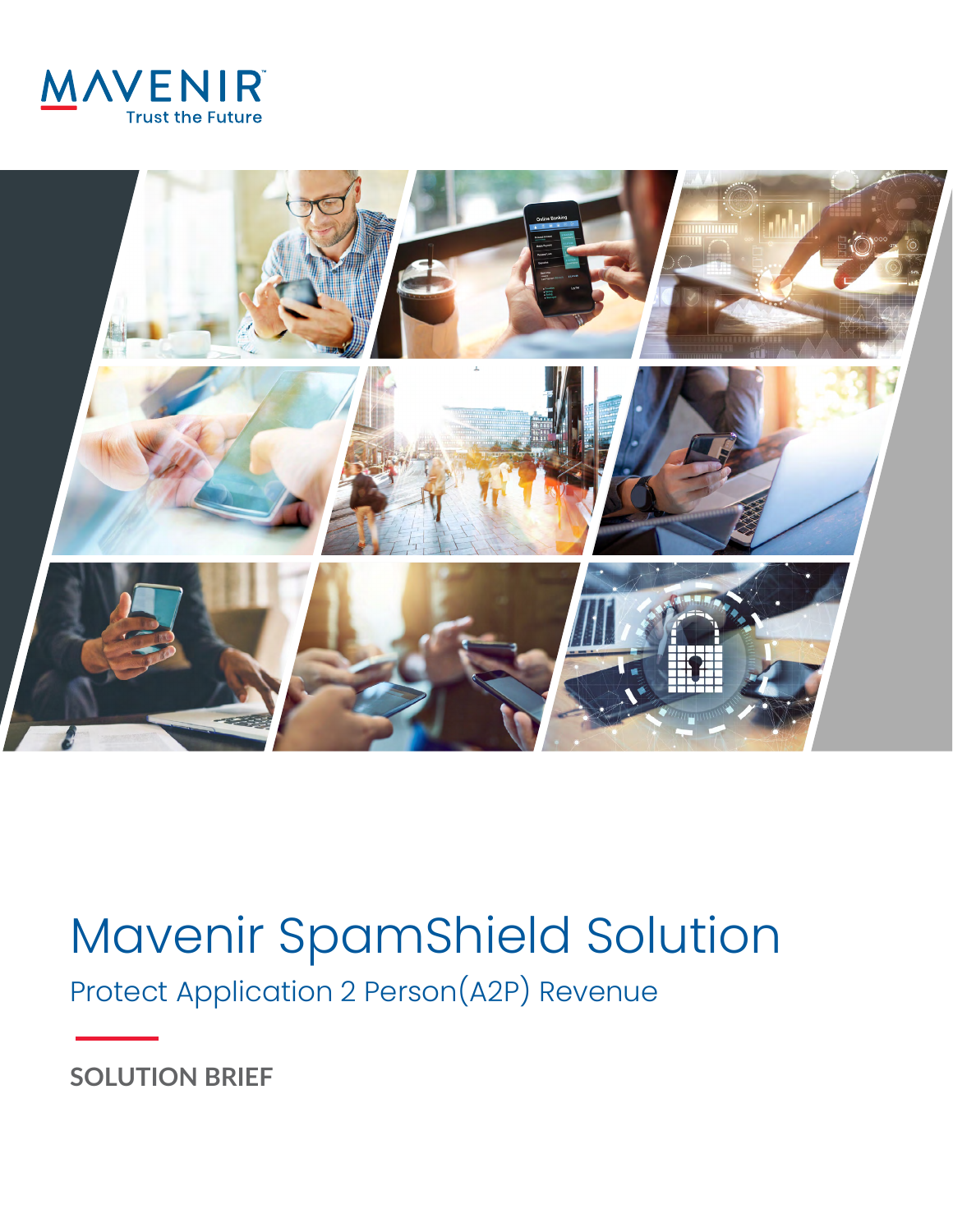

## **WITH ADVANCED MONITORING, ANALYTICS, AND MACHINE LEARNING TOOLS FROM MAVENIR'S SPAMSHIELD, CSP'S CAN BLOCK MILLIONS OF FRAUDULENT MESSAGES FROM REACHING CUSTOMERS AND PROTECT REVENUES.**

## **THE BUSINESS CASE - FRAUD AND SPAM IMPACTS TO REVENUE**

Messaging is an important source of revenue for Communications Service Providers (CSPs). The number of smartphones accessing carrier networks across the globe is increasing every year. The numbers are staggering. Of the 7.10 billion mobile phones across the globe, 6.37 billion are smartphones, which means 80.6 % of the world population has a smart phone<sup>1</sup>.

With the rise in smartphones, various notification capabilities were introduced, however SMS messaging is the most relevant channel. In addition to person-to-person messaging, banks, airlines and on-line services are constantly using Application to Person (A2P) to send notices, confirmations and authentication messages.

A2P text messages are another form of revenue for the CSPs, and selling value added services. While the revenue aspect of A2P is a boon for CSPs, it is estimated that between 5% -20% of all SMS messages are spam or fraud related<sup>2</sup>. Subscribers exposed to fraudulent traffic have a poor end-user experience, causing significant revenue loss with missed opportunities and compromising the channel for selling (A2P) value-added services.

CSPs are facing an increasing, ever-changing flow of spam and fraud traffic that is difficult to detect and control. By improving the effectiveness and timeliness of threat detection and responses with Mavenir's ML-based SpamShield, CSPs can strengthen their security posture against potential of harmful security events and keep revenue streams flowing.

### **REVENUE PROTECTION SCENARIOS**

#### **The growth of the A2P market and with millions of IoT and 5G connected "things" coming online**

 CSP's depend on the network more than ever.

#### **The global A2P messaging market is anticipated to grow**

at 6.7% CAGR through 2024, increasing the global revenues to over \$21B3.

#### **As the industry continues to grow, so does the proliferation of spam and phishing attacks**.

CSPs are facing losses in revenue from this area which are directly related to fraudsters.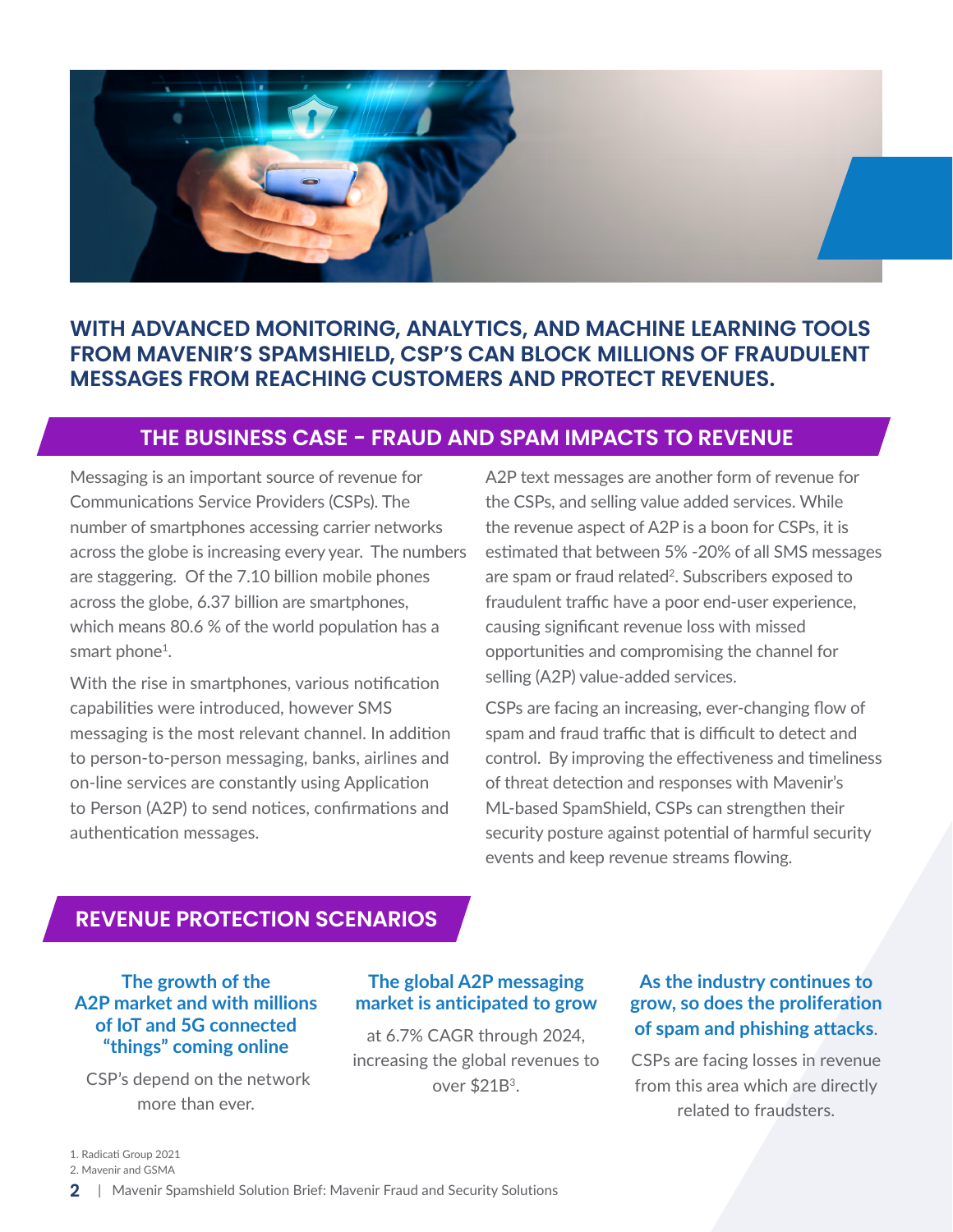# A2P Grey Route

Enterprises and aggregators trying to minimize their messaging termination fees may attempt to load balance message deliveries between the official A2P connections and other channels. In extreme cases, SIM boxes, Application farms or SS7 by-pass methods could also be used to terminate official A2P campaigns resulting in total revenue loss of these messages to the CSP. Usage of Application farms is becoming more widely spread fraudster technique which not only leads to the increased complexity of grey route blocking but also exposes Mobile users to the exploits and malware usually embedded into the respective campaigning applications.

## A2P revenue by-pass

Some businesses have been identified as not legalizing their messaging termination business at all, and instead utilizing sophisticated SIM boxes, Application farms and leased global titles enabling sophisticated by-pass scenarios. This scenario has been recently exposed in the industry as Home-Routing by-pass, conducted using sophisticated SS7 operation encoding which allows direct message delivery to a mobile subscriber outside of the standard message delivery call-flow or any kind of centralized messaging infrastructure.

#### **CSP's need to have a solution that offers:**

- $\circledcirc$  360-degree view of the threat landscape
- $\circled{C}$  Real-time detection and blocking of fraudulent traffic
- $\odot$  Sophisticated AI/ML algorithms with automatic detection and response
- $\heartsuit$  Highly qualified fraud analysts and data scientists

# **MAVENIR'S SPAMSHIELD SOLUTION**

Mavenir's SpamShield technology and machine learning can be deployed to carry out automated security analysis and defense. The SpamShield solution provides CSP's with 360-degree control to effectively address specific situations within their networks with speed and flexibility unrivaled by other market solutions.

Starting from detection of signaling vulnerabilities exploits in the core network using Mavenir's Signaling Firewall; SMS protocol level filtering and patented grey-route prevention on the Message Controller and a real-time Machine Learning based detection module that fingerprints the entire network's messaging traffic and engages proprietary ML technology to immediately identify A2P traffic patterns in the form of campaigns. Machine Learning algorithms perform A2P detection without the need to maintain complicated filtering and detection rules, ensuring any fraudster attempting to by-pass detection would be prevented using these ML fraud

prediction techniques. Proprietary and specially tuned Machine Learning models also ensure quick adaptation to each mobile network's specific behavioral patterns and become efficient within a very short training period. The latest version of Machine Learning algorithms includes prediction capabilities to qualify detected fraud types which enables even more efficient monetization use cases. Mavenir provides the Security Management and Response Team (SMART) ensure proper daily operation of the platform enabling subscriber protection and revenue assurance in an OPEX efficient way.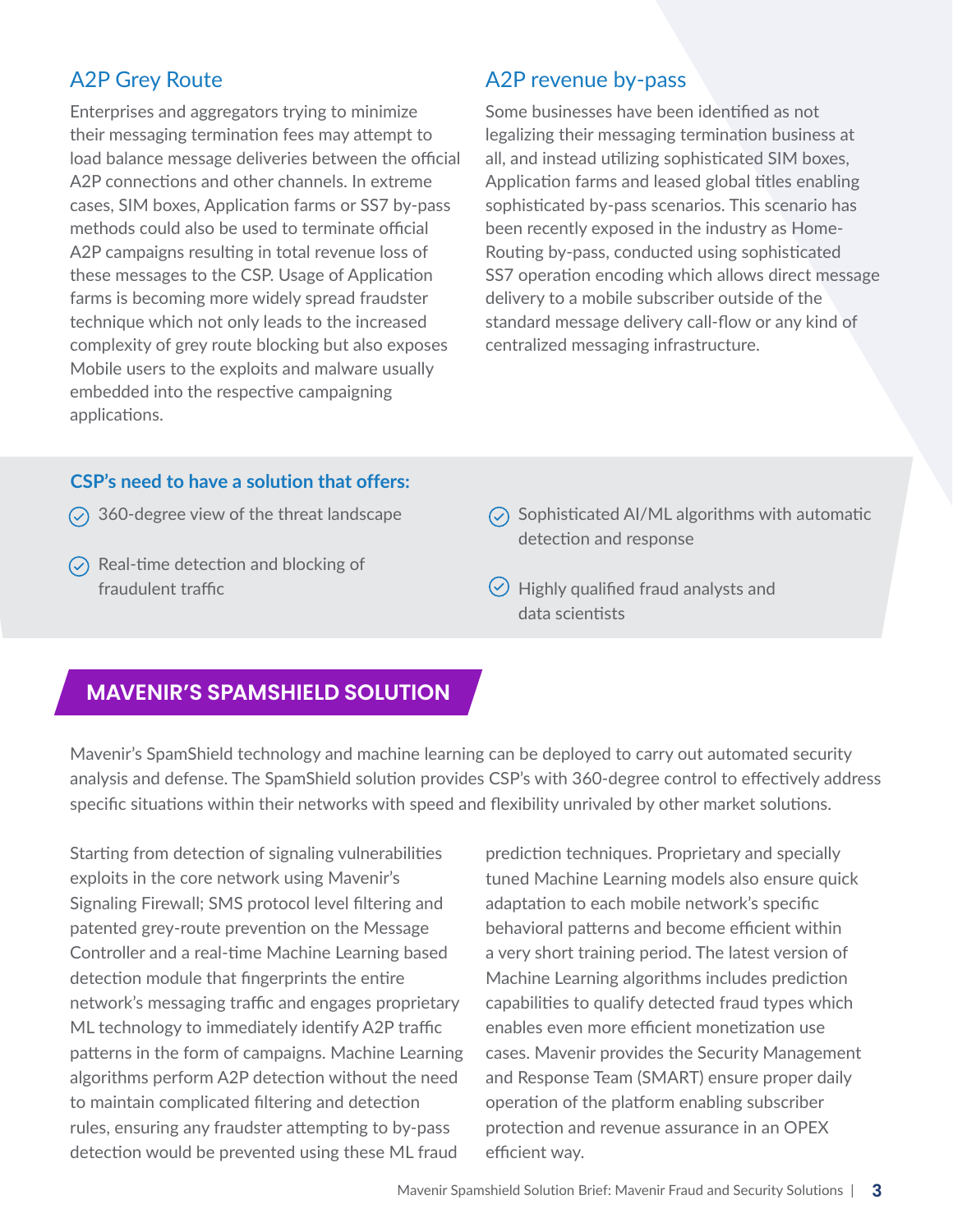

### **ADDRESSING REVENUE PROTECTION**

Mavenir's SpamShield solution has a modular structure and delivers each component to target a specific problem and match the CSP existing architecture.

## A2P Revenue Bypass and Grey Route Blocking:

**Costs:** Cost bypass is where the CSP is not getting paid for part or all of what is due. Use of the SIM boxes to bypass international tariffs, and also used to send spam and nuisance texts.

Solution: Mavenir's SpamShield detects new campaigns that originate through SIM boxes, application farms as well as other bypass scenarios and blocks campaigns that fail to switch to official A2P channels.

**4** | Mavenir Spamshield Solution Brief: Mavenir Fraud and Security Solutions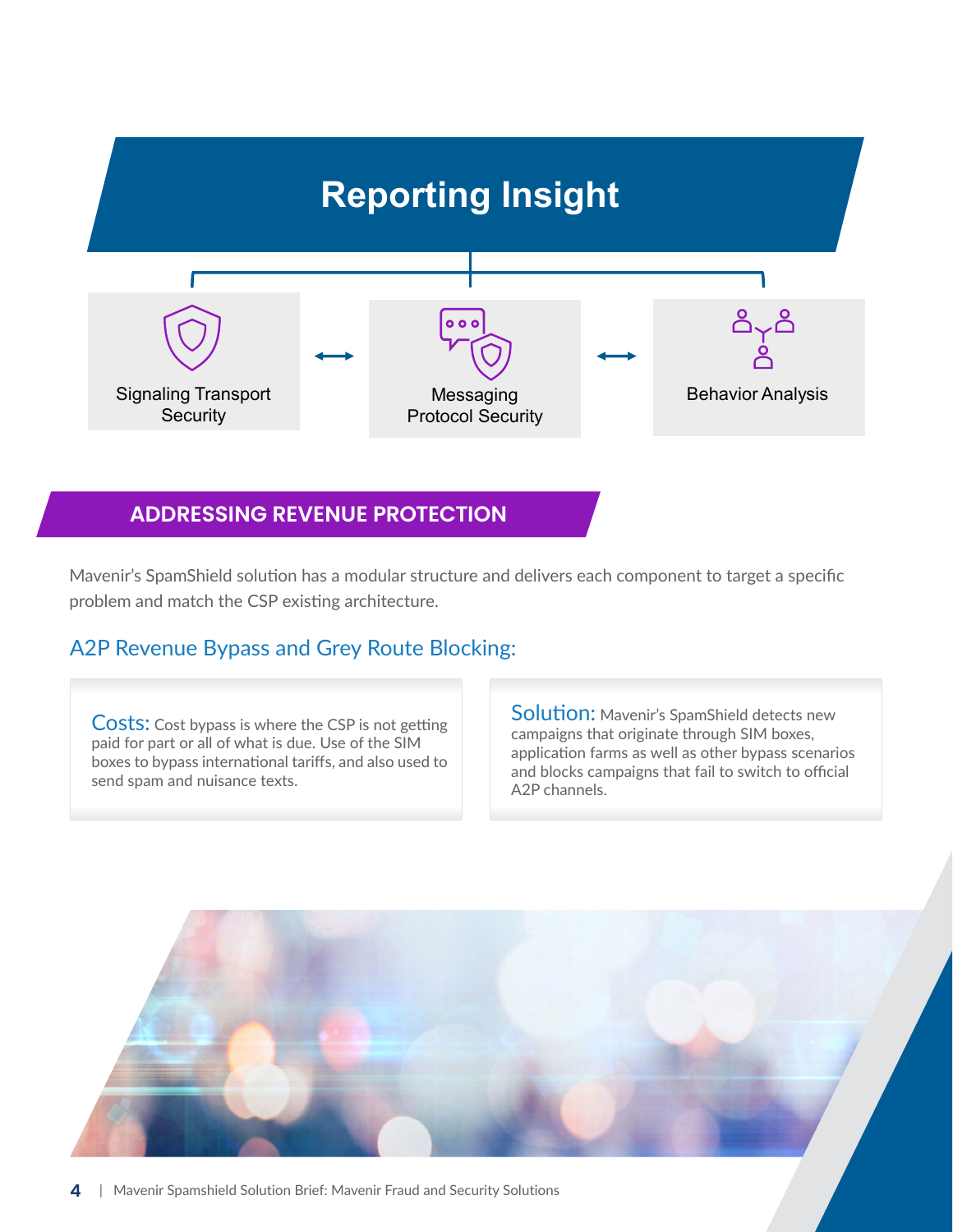

### **ADDRESSING REVENUE PROTECTION SCENARIOS**

The unique and innovative SpamShield solution uses real-time AI/machine learning technology with unique message fingerprinting algorithms that enable automatic detection of messaging fraud scenarios and even sophisticated by-pass methods used by the grey aggregators and fraudsters. While other vendor solutions must define rules and policies to perform detection and must know the attack vector, SpamShield will detect an attack vector automatically using finely tuned algorithms that adapt to the current network conditions and subscriber behavior to stop spammers and fraudsters in real-time. This technology has proven its efficiency in multiple headto-head comparisons with other vendor solutions demonstrating much vastly improved precision.

Spam detection technology used by Mavenir is based on Artificial Intelligence (AI) principles and Machine Learning (ML) developed with a detailed understanding of the subject area, specially tuned for real-time detection. Traditional detection and prevention techniques are based on deterministic rules that are easily detected and bypassed by spammers and fraudsters. SpamShield AI/ML detection algorithms adapt to current network conditions and subscriber behavior to continually detect spammer and fraudster attempts.

SpamShield's advanced correlation techniques with external learning feeds include a spam reporting service, centralized spam database, hyperlink reputation statistics and call-back number reputation, all of which enable real-time prevention of malicious campaigns. AI/ML techniques implemented in SpamShield address traditional textbased messaging and multimedia content used in Rich Communications Services (RCS).

The solution addresses all major security use-cases for messaging channel control for SMS, MMS and RCS messaging protocols and provides CSPs with 360-degree control to effectively address harmful events within their networks.

#### **The Value of SpamShield**

SpamShield, Mavenir's world-leading messaging fraud control solution employs advanced machine learning techniques to rapidly identify and automatically control fraudulent traffic. CSPs can maximize additional A2P revenues and protect their customers with the latest in fraud technology.

4. Research and Markets Report 2021

<sup>3.</sup> Global A2P Messaging Market Report 2021: Analysis and Forecast 2020-2026 - ResearchAndMarkets.com|Business Wire